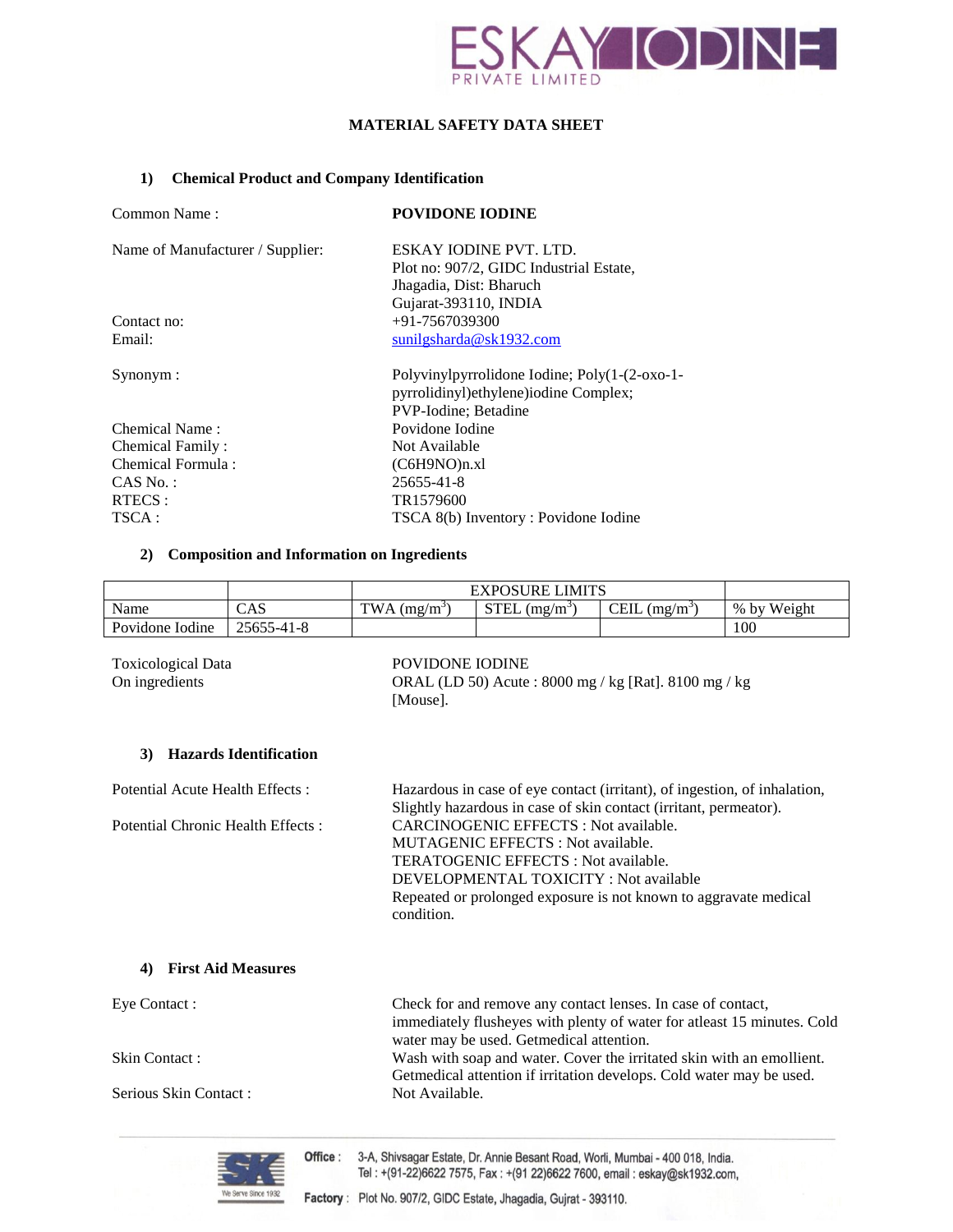

| If inhaled, remove to fresh air. If not breathing, give artificial         |
|----------------------------------------------------------------------------|
| respiration. If breathing is difficult, give oxygen. Getmedical attention. |
|                                                                            |
| Do NOT induce vomiting unless directed to do so by medical                 |
| personnel. Nevergive anything by mouth to an unconscious person.           |
| Loosen tight clothing suchas collar, tie, belt or waistband. Getmedical    |
|                                                                            |
|                                                                            |
|                                                                            |

## **5) Fire and Explosion Data**

| Flammability of the Product:                                                       | May be combustible at high temperature.                                                               |
|------------------------------------------------------------------------------------|-------------------------------------------------------------------------------------------------------|
| Auto-Ignition Temperature :                                                        | Not available.                                                                                        |
| Flash Points:                                                                      | Not available.                                                                                        |
| Flammable Limits:                                                                  | Not available.                                                                                        |
| Products of Combustion:                                                            | These products are carbon oxides (CO, CO2), nitrogen oxides (NO,                                      |
|                                                                                    | NO2                                                                                                   |
|                                                                                    | Fire Hazards in Presence of Various Substances : Slightly flammable to flammable in presence of heat. |
|                                                                                    | Non-Flammable in presence of shocks.                                                                  |
| Risks of explosion of the product in presence of mechanical impact : Notavailable. |                                                                                                       |
| Risks of explosion of the product in presence of static discharge : Not available  |                                                                                                       |
| Fire FightingMedia:                                                                | Small Fire : Use Dry chemical powder.                                                                 |
| and Instructions                                                                   | Large Fire : Use water spray, fog or foam. Do not use water jet.                                      |
| Special Remarks on FireHazards :                                                   | Not Available.                                                                                        |
| Special Remarks on Explosion Hazards :                                             | A mixture of Povidone solution and hydroxide peroxide 3 % will<br>explode.                            |

#### **6) Accidental Release Measures**

| Small Spill:                      | Use appropriate tools to put the spilled solid in a convenient waste<br>disposal container.<br>Finish cleaning by spreading water on the contaminated surface and<br>dispose of according to local and regional authority requirements.                                                                                                                                                                                                                                                                                                              |
|-----------------------------------|------------------------------------------------------------------------------------------------------------------------------------------------------------------------------------------------------------------------------------------------------------------------------------------------------------------------------------------------------------------------------------------------------------------------------------------------------------------------------------------------------------------------------------------------------|
| Large Spill:                      | Use a shovel to put the material into a convenient waste disposal<br>container. Finishcleaning by spreading water on the contaminated<br>surface and allow to evacuate through<br>the sanitary system.                                                                                                                                                                                                                                                                                                                                               |
| <b>Handling and Storage</b><br>7) |                                                                                                                                                                                                                                                                                                                                                                                                                                                                                                                                                      |
| Precautions:                      | Keep locked up. Keep away from heat. Keep away from success of<br>ignition. Emptycontainers pose a fire risk, evaporate the residue under a<br>fume hood. Ground allequipment containing material. Do not ingest.<br>Do not breathe dust. Avoid contact witheyes. Wear suitable protective<br>clothing. In case of insufficient ventilation, wear suitabler espiratory<br>equipment. If ingested, seek medical advice immediately and show the<br>Container or the label. Keep away from incompatibles such as<br>Oxidizing agents, reducing agents. |
| Storage:                          | Moisture sensitive. Keep container tightly closed. Keep container in a<br>cool, well-ventilatedarea.<br>Do not store above $25 °C$ (77°F).                                                                                                                                                                                                                                                                                                                                                                                                           |

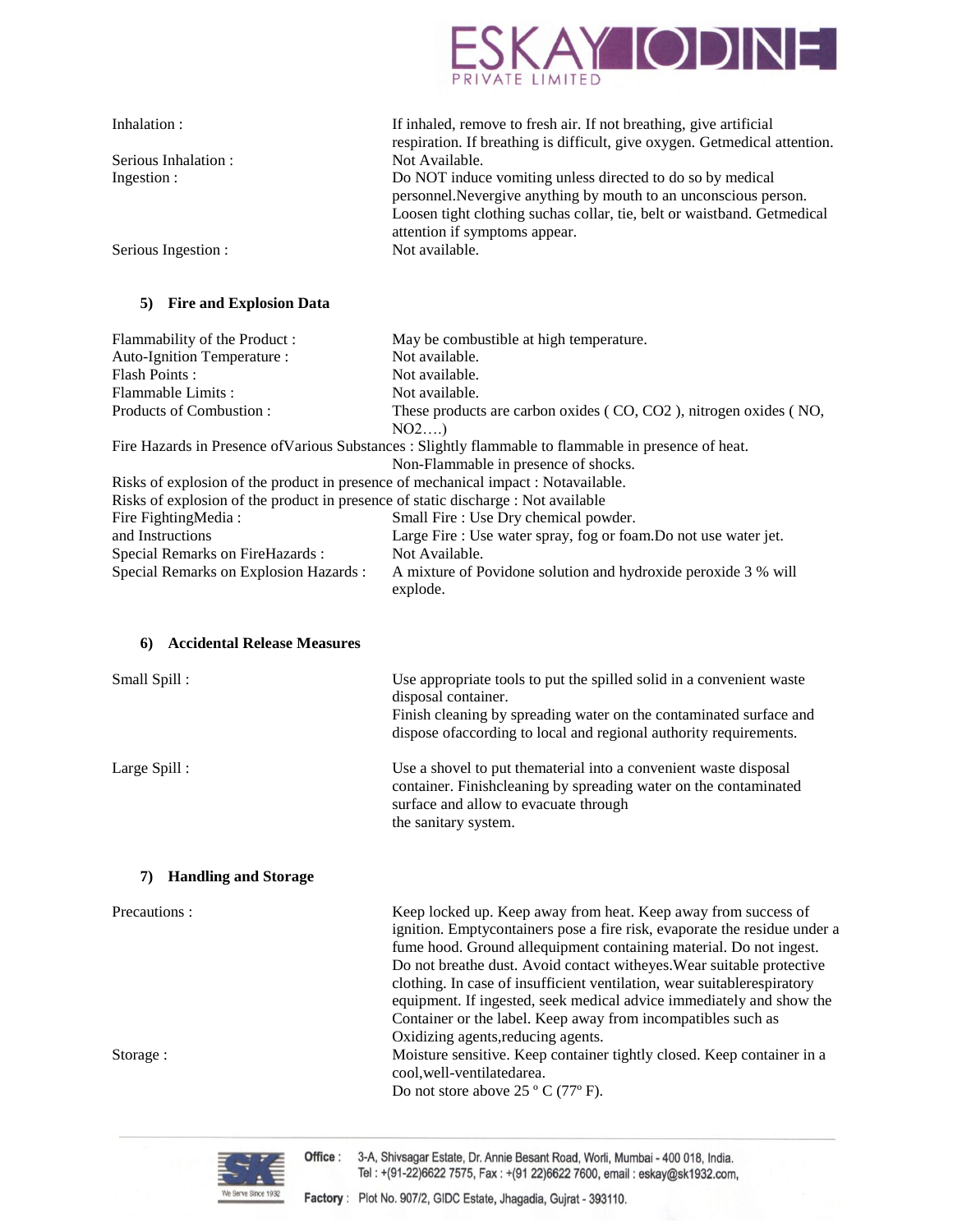

## **8) Exposure Controls/Personal Protection**

| <b>Engineering Controls:</b> | Use Process enclosures, local exhaust ventilation, or other engineering                                         |
|------------------------------|-----------------------------------------------------------------------------------------------------------------|
|                              | Controlsto keep airborne levels below recommended exposure limits. If                                           |
|                              | users operations generate dust, fume ormist, use ventilation to keep                                            |
|                              | exposure to airbornecontaminants below the exposure limit.                                                      |
| Personal Protection:         | Splash goggles. Lab coat. Dust respirator. Be sure to use an approved /                                         |
|                              | Certifiedrespirator or equivalent. Gloves.                                                                      |
|                              | Personal Protection in Case of a Large Spill: Splash Goggles. Full suit. Dust respirator. Boots. Gloves. A self |
|                              | Contained breathing apparatus should be used to avoid inhalation of the                                         |
|                              | product. Suggested protective clothing might not be sufficient, consult a                                       |
|                              | specialist beforehandling this product.                                                                         |
| Exposure Limits :            | <b>Exposure Limits for NuisanceDust:</b>                                                                        |
| TWA :                        | $10$ (mg / m3) Inhalation Total.                                                                                |
| TWA :                        | $5 \text{ (mg / m3)}$ Inhalation Respirable.                                                                    |
|                              | Consult local authorities for acceptable exposure limits.                                                       |

## **9) Physical and Chemical Properties**

| Physical state and appearance Odor: | Solid (Powdered solid)                                                                                                                                    |
|-------------------------------------|-----------------------------------------------------------------------------------------------------------------------------------------------------------|
| MolecularWeight:                    | Not Available                                                                                                                                             |
| $pH(1\% soln/water)$ :              | Not Available                                                                                                                                             |
| <b>Boiling Point:</b>               | Not Available                                                                                                                                             |
| Melting Point:                      | Not Available                                                                                                                                             |
| Critical Temperature :              | Not Available                                                                                                                                             |
| Specific Gravity:                   | Not Available                                                                                                                                             |
| Vapor Pressure:                     | Not Available                                                                                                                                             |
| Vapor Density:                      | Not Available                                                                                                                                             |
| Volatility:                         | Not Available                                                                                                                                             |
| Odor Threshold:                     | Not Available                                                                                                                                             |
| Water/Oil Dist. Coeff.:             | Not Available                                                                                                                                             |
| Ionicity (in Water) :               | Not Available                                                                                                                                             |
| Dispersion Properties :             | Not Available                                                                                                                                             |
| Solubility:                         | Easily soluble in cold water, hot water. Insoluble in diethyl ether,<br>acetone. Practically insoluble in carbon tetrachloride, hexane and<br>chloroform. |

## **10) Stability and Reactivity Data**

| Stability:                               | The product is stable.                           |
|------------------------------------------|--------------------------------------------------|
| Instability Temperature :                | Not Available.                                   |
| Conditions of Instability:               | Excess heat, moisture, incompatible materials.   |
| Incompatibility with various substance : | Reactive with oxidizing agents, reducing agents. |
| Corrosivity:                             | Non-corrosive in presence of glass.              |
| <b>Special Remarks on Reactivity:</b>    | Absorbs moisture from the air.                   |
| Special Remarks on Corrosivity:          | Not Available.                                   |
| Polymerization :                         | Will not occur.                                  |
|                                          |                                                  |

## **11) Toxicological Information**

| Routes of Entry:      | Absorbed through skin. Inhalation. Ingestion.     |
|-----------------------|---------------------------------------------------|
| Toxicity to Animals : | Acute oral toxicity $(LD50)$ : 8000mg / kg (Rat). |



Office : 3-A, Shivsagar Estate, Dr. Annie Besant Road, Worli, Mumbai - 400 018, India. Tel: +(91-22)6622 7575, Fax: +(91 22)6622 7600, email: eskay@sk1932.com,

Factory: Plot No. 907/2, GIDC Estate, Jhagadia, Gujrat - 393110.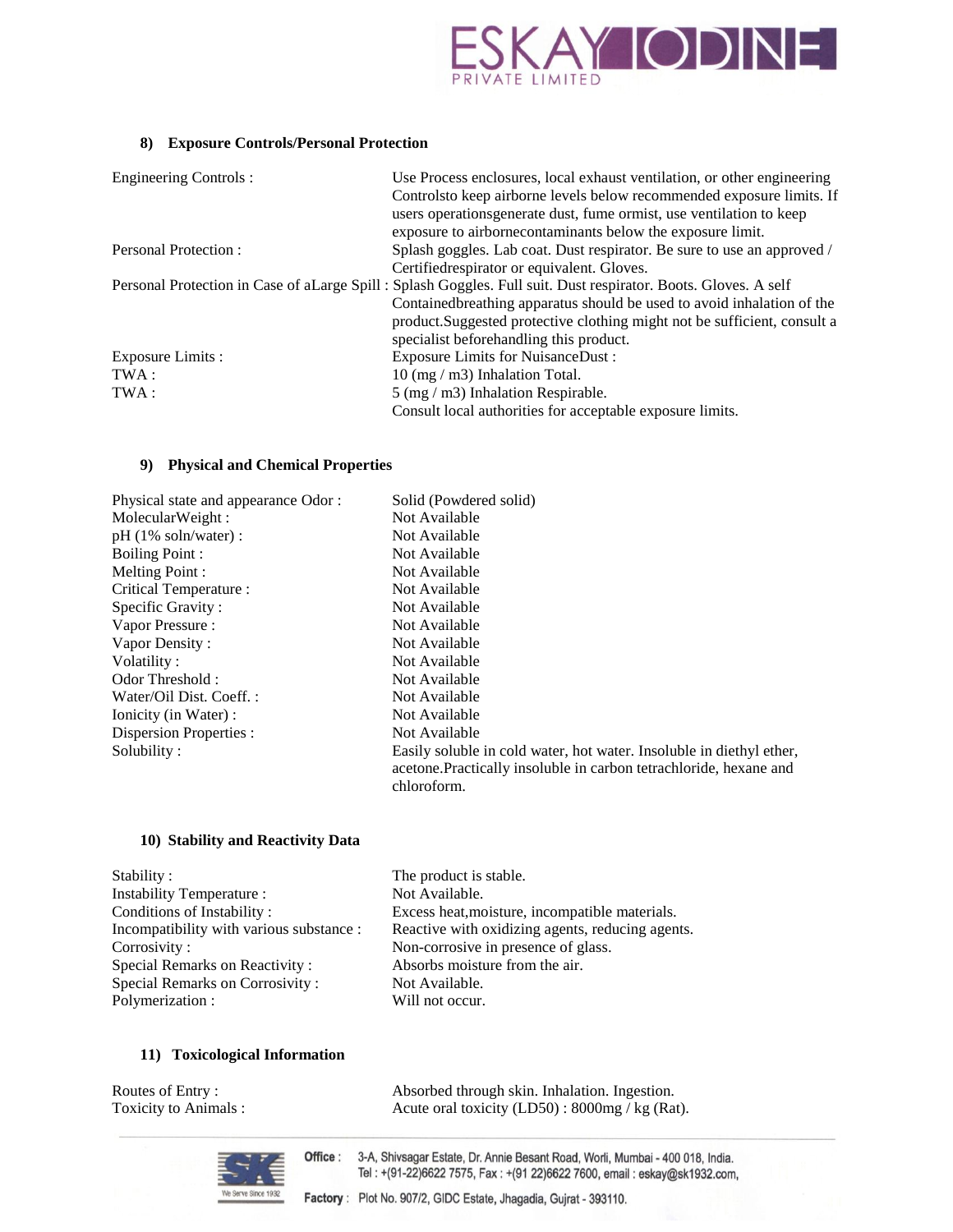

| Chronic Effects on Humans:                                                                                                                                                                                                                                                                                                                                                                                                        | MUTAGENIC EFFECTS : Mutagenic for bacteria and / or yeast.                                                                                                                                                                                                              |
|-----------------------------------------------------------------------------------------------------------------------------------------------------------------------------------------------------------------------------------------------------------------------------------------------------------------------------------------------------------------------------------------------------------------------------------|-------------------------------------------------------------------------------------------------------------------------------------------------------------------------------------------------------------------------------------------------------------------------|
|                                                                                                                                                                                                                                                                                                                                                                                                                                   | Other Toxic Effects on : Hazardous in case of ingestion, of inhalation.                                                                                                                                                                                                 |
|                                                                                                                                                                                                                                                                                                                                                                                                                                   | Humans Slightly hazardous in case of skin contact (irritant, permeator).                                                                                                                                                                                                |
| Special Remarks on Toxicity to Animals :                                                                                                                                                                                                                                                                                                                                                                                          | Not Available.                                                                                                                                                                                                                                                          |
|                                                                                                                                                                                                                                                                                                                                                                                                                                   | Special Remarks on Chronic Effects on Humans : May cause adverse reproductive effects based on animal data.                                                                                                                                                             |
|                                                                                                                                                                                                                                                                                                                                                                                                                                   | Special Remarks on other Toxic Effects on Humans : Acute Potential Health Effects :-                                                                                                                                                                                    |
| Skin:                                                                                                                                                                                                                                                                                                                                                                                                                             | May causemild skin irritation. Itmay be absorbed through skin.                                                                                                                                                                                                          |
|                                                                                                                                                                                                                                                                                                                                                                                                                                   | Topical application of Povidone Iodine may elevate elevate blood                                                                                                                                                                                                        |
|                                                                                                                                                                                                                                                                                                                                                                                                                                   | serumconcentrations of Iodine and affect thyroid function, particularly                                                                                                                                                                                                 |
|                                                                                                                                                                                                                                                                                                                                                                                                                                   | when used inirrigating solutions.                                                                                                                                                                                                                                       |
| Eyes:                                                                                                                                                                                                                                                                                                                                                                                                                             | May cause eye irritation.                                                                                                                                                                                                                                               |
| Inhalation:                                                                                                                                                                                                                                                                                                                                                                                                                       | It may be very irritating to the respiratory tract and mucous<br>membranes.                                                                                                                                                                                             |
| Ingestion:                                                                                                                                                                                                                                                                                                                                                                                                                        | Low toxicity. Ingestion of excessive amounts may result in                                                                                                                                                                                                              |
|                                                                                                                                                                                                                                                                                                                                                                                                                                   | symptoms of general nausea including vomiting, and abdominal                                                                                                                                                                                                            |
|                                                                                                                                                                                                                                                                                                                                                                                                                                   | cramps.                                                                                                                                                                                                                                                                 |
| 12) Ecological Information<br>Eco toxicity:<br>BOD5 and COD:<br>Products of Biodegradation:<br>Toxicity of the Products:<br>Special Remarks on the :<br>Products of Biodegradation                                                                                                                                                                                                                                                | Not Available.<br>Not Available.<br>Possibly hazardous short term degradation products are not likely.<br>However, long termdegradation products may arise.<br>The product itself and its products of degradation are not toxic.<br>of Biodegradation<br>Not Available. |
| 13) Disposal Considerations                                                                                                                                                                                                                                                                                                                                                                                                       |                                                                                                                                                                                                                                                                         |
| Waste Disposal:                                                                                                                                                                                                                                                                                                                                                                                                                   | Waste must be disposed of in accordance with federal, state and local<br>environmental control regulations.                                                                                                                                                             |
| 14) Transport Information                                                                                                                                                                                                                                                                                                                                                                                                         |                                                                                                                                                                                                                                                                         |
| $\overline{D}$ $\overline{D}$ $\overline{D}$ $\overline{D}$ $\overline{D}$ $\overline{D}$ $\overline{D}$ $\overline{D}$ $\overline{D}$ $\overline{D}$ $\overline{D}$ $\overline{D}$ $\overline{D}$ $\overline{D}$ $\overline{D}$ $\overline{D}$ $\overline{D}$ $\overline{D}$ $\overline{D}$ $\overline{D}$ $\overline{D}$ $\overline{D}$ $\overline{D}$ $\overline{D}$ $\overline{D}$ $\overline{D}$ $\overline{D}$ $\overline{$ | $Not a DOT$ controlled material (United States)                                                                                                                                                                                                                         |

| DOT Classification:               |  |
|-----------------------------------|--|
| Identification :                  |  |
| Special Provisions for Transport: |  |

Not a DOT controlled material (United States). Not Applicable Not Applicable

## **15) Other Regulatory Information and Pictograms**

| Federal and State Regulations : | TSCA 8(b) inventory : Povidone Iodine                           |
|---------------------------------|-----------------------------------------------------------------|
| Other Regulations :             | Not Available.                                                  |
| Other Classification :          | WHMIS (Canada): Not controlled under WHMIS (Canada).            |
|                                 | DSCL (EEC) : R36- Irritating to eyes.                           |
| Protective Equipment :          | Gloves, Lab Coat, Dust Respirator. Be sure to use an approved / |
|                                 | Certified respirator or equivalent. Splash Goggles.             |

## **16) Other Information**